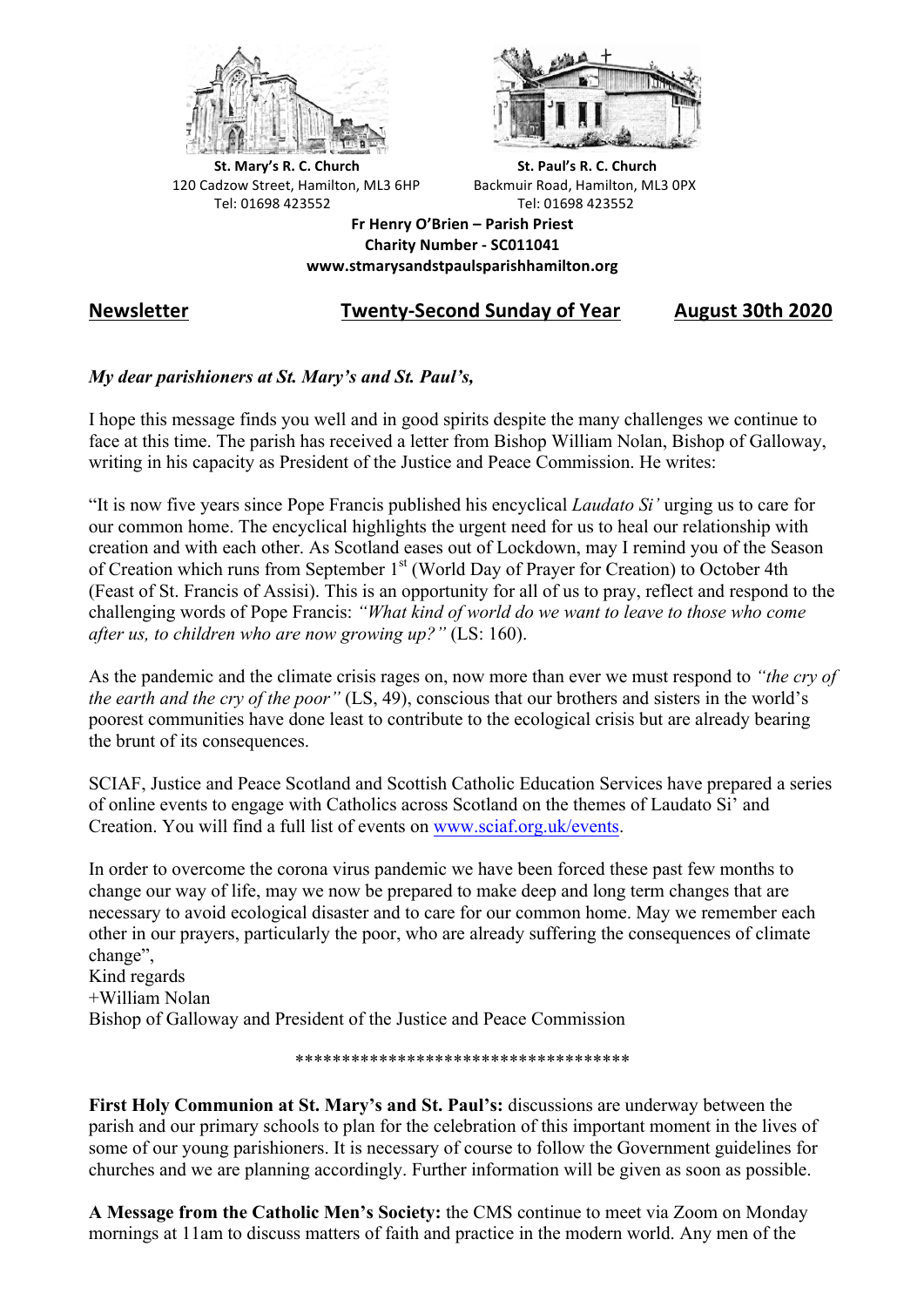parish who wish to join in this conversation would be most welcome. Please contact Peter Lavery at laverypeter93@yahoo.com

**Booking for Mass through Eventbrite:** to book for the Saturdays and Sundays of September please consult the parish website on Monday  $31<sup>st</sup>$  August at 8pm.

**Booking for Weekday Masses** needs to be done on a weekly basis to allow for Requiems; booking for the coming week will be possible on Saturday evenings at 8pm. Thank you for your understanding and co-operation.

\*\*\*\*\*\*\*\*\*\*\*\*\*\*\*\*\*\*\*\*\*\*\*\*\*\*\*\*\*\*\*\*\*\*\*\*

## **St. Mary's has seating for thirty-six people (the balcony is not to be used) St. Paul's has seating for thirty people.**

*Please think about choosing St. Paul's for your visit as it may well be quieter there, especially on Sunday morning.*

**The Diocese has recommended that we have a booking system for places at the liturgy**; this is for safety reasons and also to ensure that people are not disappointed if they arrive at church and discover they cannot enter. For each service the parish **must** retain details of all those attending to ensure that contact tracing can be carried out if necessary.

**Please consult the parish website, stmarysandstpaulshamilton.org,** to book a place through **Eventbrite** or by phoning the church house. Details of our services will be given on the parish website, but please be aware that timings for Mass on the Sunday are different to our normal programme:

**Sunday services at St. Mary's: Saturday Vigil at 5.30pm and Sunday Morning at 10.30am Sunday Services at St. Paul's: Saturday Vigil at 4pm and Sunday Morning at 9.15am.**

**The weekday Masses this week will be at St. Mary's:**

**Monday at 10am is the Requiem for Mrs. Catherine Burns, requiescat in pace Tuesday at 10am Wednesday at 10am Thursday at 10am is the Requiem for Mrs. Sarah Lyle requiescat in pace** *Please book through Eventbrite as this makes things easier for the stewards meeting you at the* 

*church door.*

*Please note that Government guidelines state that only 20 people are permitted to attend Requiems. This means that funerals should be looked upon as private family gatherings; thank you for your understanding and co-operation in this matter.*

**The guidelines from the Government advise** that on entering the building you will be asked to wear a face-covering (this can be a scarf rather than a face-mask) and use the sanitizing gel for your hands. You will then be shown to a seat. As you leave the building you will be asked to use the gel once more. I am sure that we will very quickly adjust to this 'new normal' for the moment.

**Thank you to those parishioners who have assisted in the re-opening** of our churches by acting as stewards or helping with the cleaning of the benches. I know others would like to help and through time we will need you all as it looks as though we are in this for the long haul!

**I am aware that the restrictions which are still in place** mean that for the foreseeable future we will be much fewer in number for Sunday Mass. The Scottish Bishops have asked the clergy to remind parishioners that the obligation to attend Sunday Mass remains suspended. This leads me to suggest that you consider attending one of the weekday Masses, especially if you are retired or still